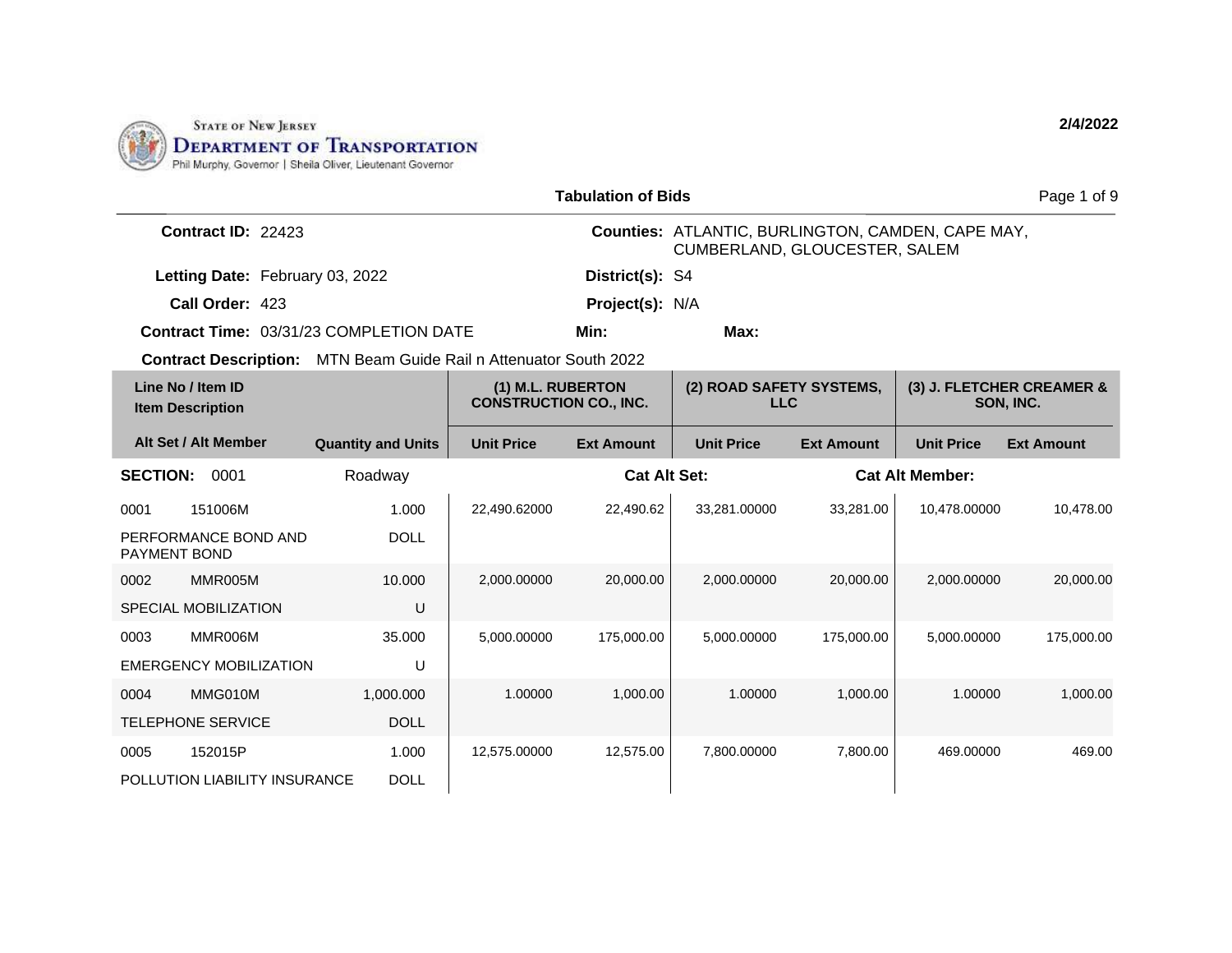

|                                                                          |                           |                                                    | <b>Tabulation of Bids</b> |                                                                                    |                   |                        | Page 2 of 9                            |  |
|--------------------------------------------------------------------------|---------------------------|----------------------------------------------------|---------------------------|------------------------------------------------------------------------------------|-------------------|------------------------|----------------------------------------|--|
| Contract ID: 22423                                                       |                           |                                                    |                           | Counties: ATLANTIC, BURLINGTON, CAMDEN, CAPE MAY,<br>CUMBERLAND, GLOUCESTER, SALEM |                   |                        |                                        |  |
| Letting Date: February 03, 2022                                          |                           |                                                    | District(s): S4           |                                                                                    |                   |                        |                                        |  |
| Call Order: 423                                                          |                           |                                                    | Project(s): N/A           |                                                                                    |                   |                        |                                        |  |
| <b>Contract Time: 03/31/23 COMPLETION DATE</b>                           |                           |                                                    | Min:                      | Max:                                                                               |                   |                        |                                        |  |
| <b>Contract Description:</b> MTN Beam Guide Rail n Attenuator South 2022 |                           |                                                    |                           |                                                                                    |                   |                        |                                        |  |
| Line No / Item ID<br><b>Item Description</b>                             |                           | (1) M.L. RUBERTON<br><b>CONSTRUCTION CO., INC.</b> |                           | (2) ROAD SAFETY SYSTEMS,<br><b>LLC</b>                                             |                   |                        | (3) J. FLETCHER CREAMER &<br>SON, INC. |  |
| Alt Set / Alt Member                                                     | <b>Quantity and Units</b> | <b>Unit Price</b>                                  | <b>Ext Amount</b>         | <b>Unit Price</b>                                                                  | <b>Ext Amount</b> | <b>Unit Price</b>      | <b>Ext Amount</b>                      |  |
| <b>SECTION:</b><br>0001                                                  | Roadway                   |                                                    | <b>Cat Alt Set:</b>       |                                                                                    |                   | <b>Cat Alt Member:</b> |                                        |  |
| MMG018M<br>0006                                                          | 1,000.000                 | 1.00000                                            | 1,000.00                  | 1.00000                                                                            | 1.000.00          | 1.00000                | 1,000.00                               |  |
| <b>FIELD OFFICE EQUIPMENT</b>                                            | <b>DOLL</b>               |                                                    |                           |                                                                                    |                   |                        |                                        |  |
| 109006M<br>0007                                                          | 155,000.000               | 1.00000                                            | 155,000.00                | 1.00000                                                                            | 155,000.00        | 1.00000                | 155,000.00                             |  |
| <b>FORCE ACCOUNT</b>                                                     | <b>DOLL</b>               |                                                    |                           |                                                                                    |                   |                        |                                        |  |
| 202006M<br>0008                                                          | 15.000                    | 1.00000                                            | 15.00                     | 250.00000                                                                          | 3,750.00          | 1.00000                | 15.00                                  |  |
| <b>EXCAVATION, TEST PIT</b>                                              | CY                        |                                                    |                           |                                                                                    |                   |                        |                                        |  |
| 158072M<br>0009                                                          | 1.000                     | 1.00000                                            | 1.00                      | 150.00000                                                                          | 150.00            | 1.00000                | 1.00                                   |  |
| OIL ONLY EMERGENCY SPILL KIT,<br>TYPE 1                                  | U                         |                                                    |                           |                                                                                    |                   |                        |                                        |  |
| 159141M<br>0010                                                          | 150.000                   | 1.00000                                            | 150.00                    | 80.00000                                                                           | 12,000.00         | 1.00000                | 150.00                                 |  |
| <b>TRAFFIC DIRECTOR, FLAGGER</b>                                         | <b>HOUR</b>               |                                                    |                           |                                                                                    |                   |                        |                                        |  |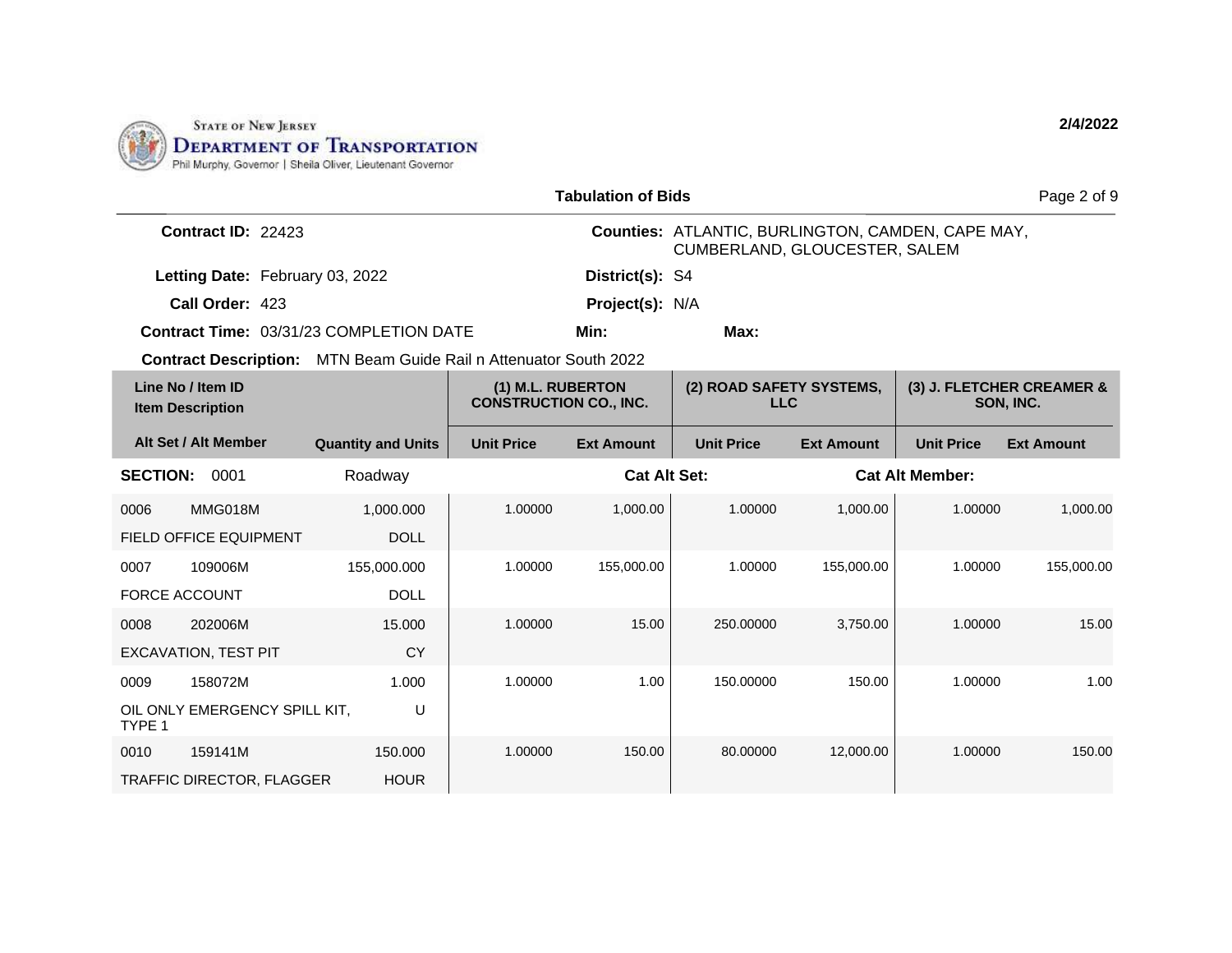

|                    | <b>Tabulation of Bids</b><br>Page 3 of 9     |                                                                          |                                                    |                   |                                                                                    |                        |                                        |                   |
|--------------------|----------------------------------------------|--------------------------------------------------------------------------|----------------------------------------------------|-------------------|------------------------------------------------------------------------------------|------------------------|----------------------------------------|-------------------|
|                    | Contract ID: 22423                           |                                                                          |                                                    |                   | Counties: ATLANTIC, BURLINGTON, CAMDEN, CAPE MAY,<br>CUMBERLAND, GLOUCESTER, SALEM |                        |                                        |                   |
|                    | Letting Date: February 03, 2022              |                                                                          |                                                    | District(s): S4   |                                                                                    |                        |                                        |                   |
|                    | Call Order: 423                              |                                                                          |                                                    | Project(s): N/A   |                                                                                    |                        |                                        |                   |
|                    |                                              | Contract Time: 03/31/23 COMPLETION DATE                                  |                                                    | Min:              | Max:                                                                               |                        |                                        |                   |
|                    |                                              | <b>Contract Description:</b> MTN Beam Guide Rail n Attenuator South 2022 |                                                    |                   |                                                                                    |                        |                                        |                   |
|                    | Line No / Item ID<br><b>Item Description</b> |                                                                          | (1) M.L. RUBERTON<br><b>CONSTRUCTION CO., INC.</b> |                   | (2) ROAD SAFETY SYSTEMS,<br><b>LLC</b>                                             |                        | (3) J. FLETCHER CREAMER &<br>SON, INC. |                   |
|                    | Alt Set / Alt Member                         | <b>Quantity and Units</b>                                                | <b>Unit Price</b>                                  | <b>Ext Amount</b> | <b>Unit Price</b>                                                                  | <b>Ext Amount</b>      | <b>Unit Price</b>                      | <b>Ext Amount</b> |
| <b>SECTION:</b>    | 0001                                         | Roadway                                                                  | <b>Cat Alt Set:</b>                                |                   |                                                                                    | <b>Cat Alt Member:</b> |                                        |                   |
| 0011               | MMR115M                                      | 300.000                                                                  | 10.00000                                           | 3,000.00          | 30.00000                                                                           | 9,000.00               | 1.00000                                | 300.00            |
|                    | ASPHALT COLD PATCH                           | <b>LB</b>                                                                |                                                    |                   |                                                                                    |                        |                                        |                   |
| 0012               | 160004M                                      | 1,000.000                                                                | 1.00000                                            | 1,000.00          | 1.00000                                                                            | 1,000.00               | 1.00000                                | 1,000.00          |
|                    | <b>FUEL PRICE ADJUSTMENT</b>                 | <b>DOLL</b>                                                              |                                                    |                   |                                                                                    |                        |                                        |                   |
| 0013               | 607034P                                      | 100.000                                                                  | 40.00000                                           | 4,000.00          | 70.00000                                                                           | 7,000.00               | 50.00000                               | 5,000.00          |
| <b>CURB</b>        | 9" X 14" CONCRETE VERTICAL                   | LF                                                                       |                                                    |                   |                                                                                    |                        |                                        |                   |
| 0014               | 607018P                                      | 100.000                                                                  | 1.00000                                            | 100.00            | 80.00000                                                                           | 8,000.00               | 50.00000                               | 5,000.00          |
| <b>CURB</b>        | 9" X 16" CONCRETE VERTICAL                   | LF                                                                       |                                                    |                   |                                                                                    |                        |                                        |                   |
| 0015               | 608003P                                      | 100.000                                                                  | 40.00000                                           | 4,000.00          | 55.00000                                                                           | 5.500.00               | 50.00000                               | 5,000.00          |
| <b>MIX ASPHALT</b> | NONVEGETATIVE SURFACE, HOT                   | SY                                                                       |                                                    |                   |                                                                                    |                        |                                        |                   |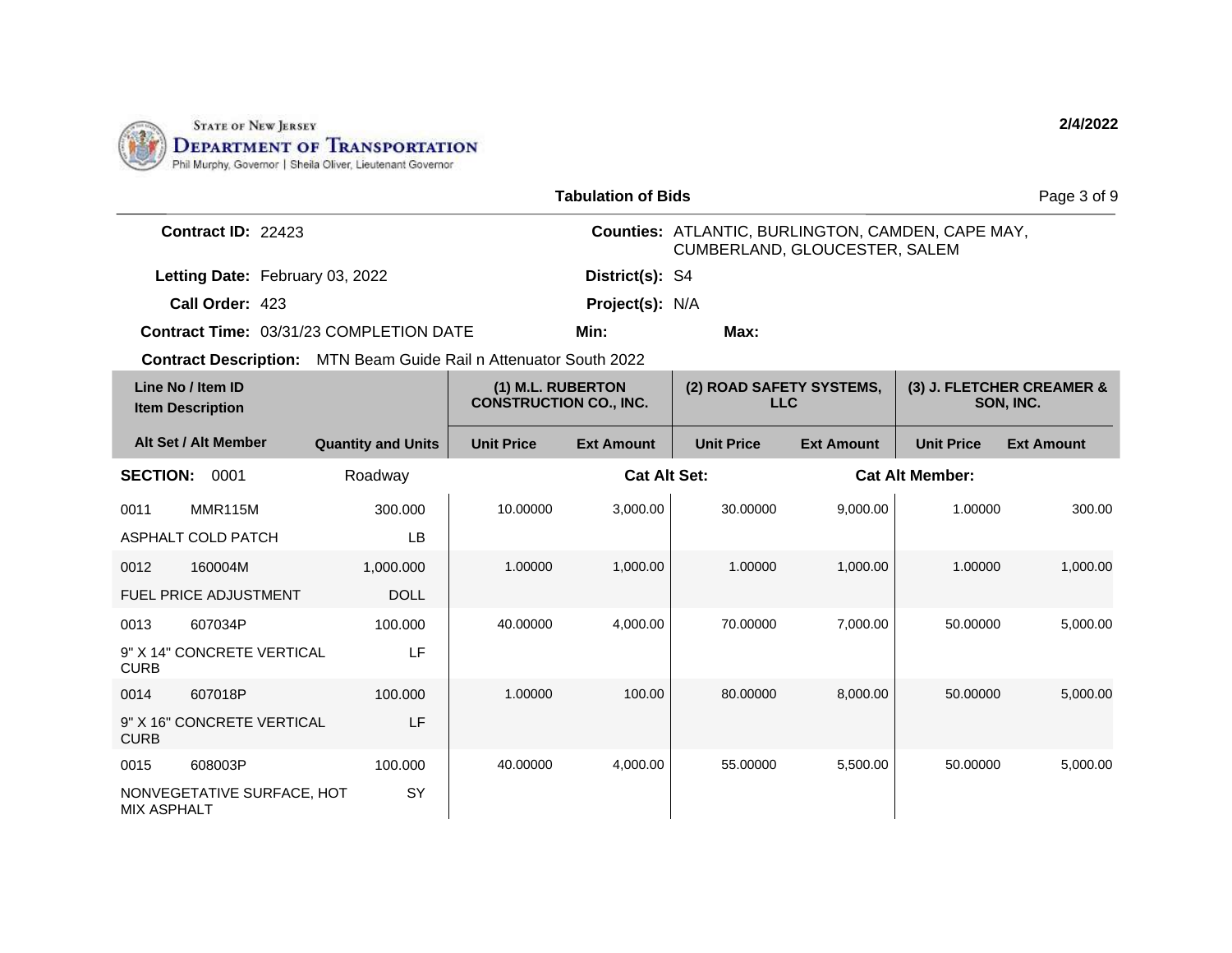

| <b>Tabulation of Bids</b>                                                |                                                                                              |                   |                     |                                                                                           |                   |                        | Page 4 of 9       |
|--------------------------------------------------------------------------|----------------------------------------------------------------------------------------------|-------------------|---------------------|-------------------------------------------------------------------------------------------|-------------------|------------------------|-------------------|
| Contract ID: 22423                                                       |                                                                                              |                   |                     | Counties: ATLANTIC, BURLINGTON, CAMDEN, CAPE MAY,<br><b>CUMBERLAND, GLOUCESTER, SALEM</b> |                   |                        |                   |
| Letting Date: February 03, 2022                                          |                                                                                              |                   | District(s): S4     |                                                                                           |                   |                        |                   |
| Call Order: 423                                                          |                                                                                              |                   | Project(s): N/A     |                                                                                           |                   |                        |                   |
| <b>Contract Time: 03/31/23 COMPLETION DATE</b>                           |                                                                                              |                   | Min:                | Max:                                                                                      |                   |                        |                   |
| <b>Contract Description:</b> MTN Beam Guide Rail n Attenuator South 2022 |                                                                                              |                   |                     |                                                                                           |                   |                        |                   |
| Line No / Item ID<br><b>Item Description</b>                             | (1) M.L. RUBERTON<br>(2) ROAD SAFETY SYSTEMS,<br><b>CONSTRUCTION CO., INC.</b><br><b>LLC</b> |                   |                     | (3) J. FLETCHER CREAMER &<br>SON, INC.                                                    |                   |                        |                   |
| Alt Set / Alt Member                                                     | <b>Quantity and Units</b>                                                                    | <b>Unit Price</b> | <b>Ext Amount</b>   | <b>Unit Price</b>                                                                         | <b>Ext Amount</b> | <b>Unit Price</b>      | <b>Ext Amount</b> |
| <b>SECTION:</b><br>0001                                                  | Roadway                                                                                      |                   | <b>Cat Alt Set:</b> |                                                                                           |                   | <b>Cat Alt Member:</b> |                   |
| 608005P<br>0016                                                          | 500.000                                                                                      | 45.00000          | 22,500.00           | 65.00000                                                                                  | 32,500.00         | 50.00000               | 25,000.00         |
| NONVEGETATIVE SURFACE,<br>POROUS HOT MIX ASPHALT, 6"<br><b>THICK</b>     | SY                                                                                           |                   |                     |                                                                                           |                   |                        |                   |
| MMR073M<br>0017                                                          | 10.000                                                                                       | 20.00000          | 200.00              | 100.00000                                                                                 | 1,000.00          | 1.00000                | 10.00             |
| NON-VEGETATIVE SURFACE,<br>POLYESTER MATTING                             | <b>SY</b>                                                                                    |                   |                     |                                                                                           |                   |                        |                   |
| 903006M<br>0018                                                          | 20,000                                                                                       | 250.00000         | 5,000.00            | 750.00000                                                                                 | 15,000.00         | 500.00000              | 10,000.00         |
| MISCELLANEOUS CONCRETE                                                   | CY                                                                                           |                   |                     |                                                                                           |                   |                        |                   |
| <b>MMA001M</b><br>0019                                                   | 15.000                                                                                       | 1,000.00000       | 15,000.00           | 1,000.00000                                                                               | 15,000.00         | 1,000.00000            | 15,000.00         |
| <b>INSPECTION OF UNITS</b>                                               | U                                                                                            |                   |                     |                                                                                           |                   |                        |                   |
| 0020<br>609003M                                                          | 28,000.000                                                                                   | 42.00000          | 1,176,000.00        | 57.70000                                                                                  | 1,615,600.00      | 74.00000               | 2,072,000.00      |
| <b>BEAM GUIDE RAIL</b>                                                   | LF                                                                                           |                   |                     |                                                                                           |                   |                        |                   |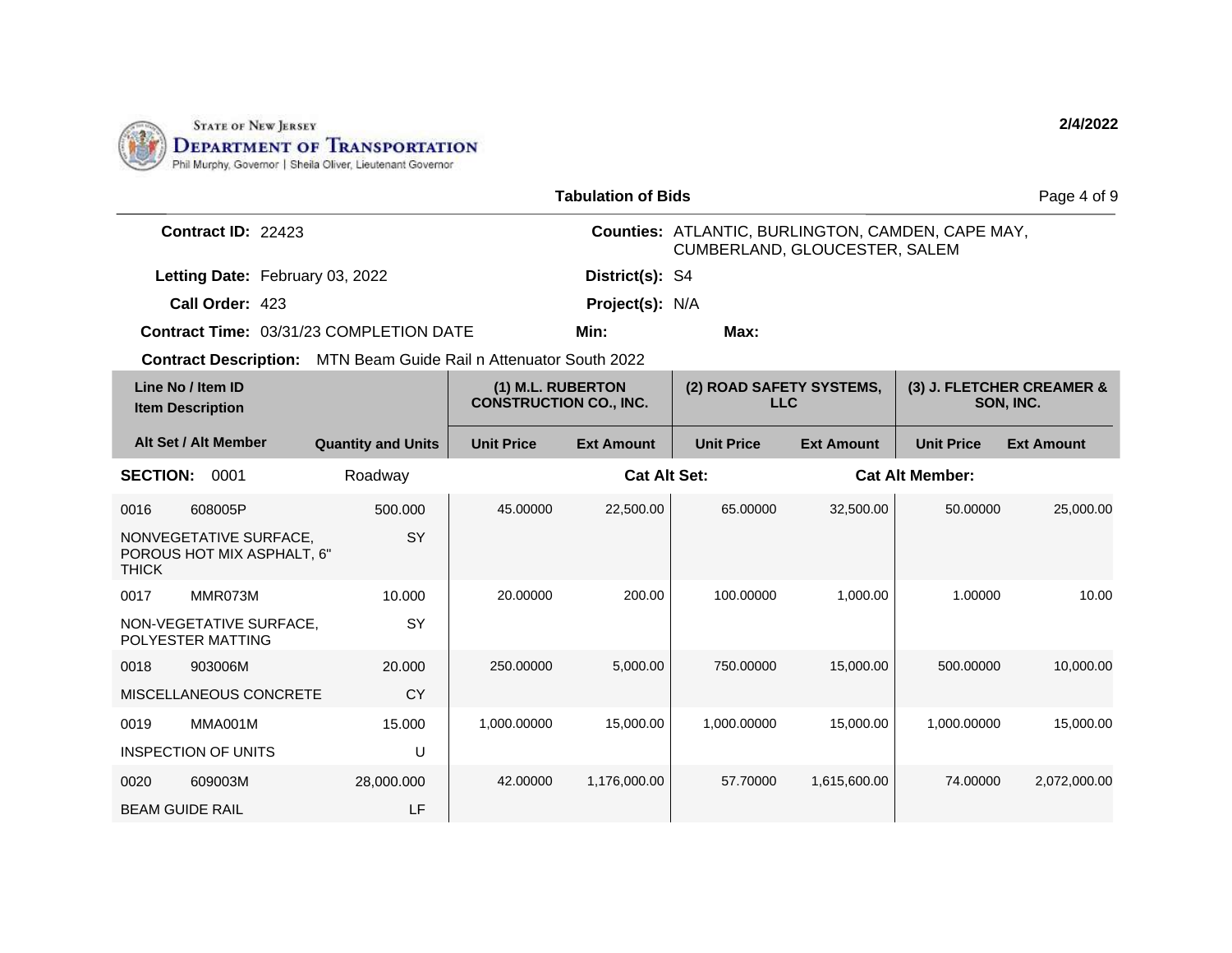

| <b>Tabulation of Bids</b> |                                              |                                                                                              |                   |                   |                                                                                           |                                        | Page 5 of 9            |                   |  |
|---------------------------|----------------------------------------------|----------------------------------------------------------------------------------------------|-------------------|-------------------|-------------------------------------------------------------------------------------------|----------------------------------------|------------------------|-------------------|--|
| Contract ID: 22423        |                                              |                                                                                              |                   |                   | <b>Counties: ATLANTIC, BURLINGTON, CAMDEN, CAPE MAY,</b><br>CUMBERLAND, GLOUCESTER, SALEM |                                        |                        |                   |  |
|                           | Letting Date: February 03, 2022              |                                                                                              |                   | District(s): S4   |                                                                                           |                                        |                        |                   |  |
|                           | Call Order: 423                              |                                                                                              |                   | Project(s): N/A   |                                                                                           |                                        |                        |                   |  |
|                           |                                              | <b>Contract Time: 03/31/23 COMPLETION DATE</b>                                               |                   | Min:              | Max:                                                                                      |                                        |                        |                   |  |
|                           |                                              | Contract Description: MTN Beam Guide Rail n Attenuator South 2022                            |                   |                   |                                                                                           |                                        |                        |                   |  |
|                           | Line No / Item ID<br><b>Item Description</b> | (1) M.L. RUBERTON<br>(2) ROAD SAFETY SYSTEMS,<br><b>CONSTRUCTION CO., INC.</b><br><b>LLC</b> |                   |                   |                                                                                           | (3) J. FLETCHER CREAMER &<br>SON, INC. |                        |                   |  |
|                           | Alt Set / Alt Member                         | <b>Quantity and Units</b>                                                                    | <b>Unit Price</b> | <b>Ext Amount</b> | <b>Unit Price</b>                                                                         | <b>Ext Amount</b>                      | <b>Unit Price</b>      | <b>Ext Amount</b> |  |
| <b>SECTION:</b>           | 0001                                         | Roadway                                                                                      |                   |                   | <b>Cat Alt Set:</b>                                                                       |                                        | <b>Cat Alt Member:</b> |                   |  |
| 0021                      | 609009M                                      | 1,250.000                                                                                    | 50.00000          | 62,500.00         | 100.00000                                                                                 | 125,000.00                             | 70.00000               | 87,500.00         |  |
| <b>RAIL</b>               | <b>MODIFIED THRIE BEAM GUIDE</b>             | LF                                                                                           |                   |                   |                                                                                           |                                        |                        |                   |  |
| 0022                      | 609024M                                      | 25,000                                                                                       | 1,500.00000       | 37,500.00         | 2,900.00000                                                                               | 72,500.00                              | 3,000.00000            | 75,000.00         |  |
|                           | <b>FLARED GUIDE RAIL TERMINAL</b>            | U                                                                                            |                   |                   |                                                                                           |                                        |                        |                   |  |
| 0023                      | 609025M                                      | 2.000                                                                                        | 1.00000           | 2.00              | 4,000.00000                                                                               | 8.000.00                               | 1.00000                | 2.00              |  |
|                           | <b>BURIED GUIDE RAIL TERMINAL</b>            | U                                                                                            |                   |                   |                                                                                           |                                        |                        |                   |  |
| 0024                      | 609027M                                      | 50,000                                                                                       | 4,000.00000       | 200,000.00        | 5,000.00000                                                                               | 250,000.00                             | 3,500.00000            | 175,000.00        |  |
|                           | TANGENT GUIDE RAIL TERMINAL                  | U                                                                                            |                   |                   |                                                                                           |                                        |                        |                   |  |
| 0025                      | 609030M                                      | 10.000                                                                                       | 3,000.00000       | 30,000.00         | 5.700.00000                                                                               | 57,000.00                              | 3,500.00000            | 35,000.00         |  |
| <b>TERMINAL</b>           | TELESCOPING GUIDE RAIL END                   | U                                                                                            |                   |                   |                                                                                           |                                        |                        |                   |  |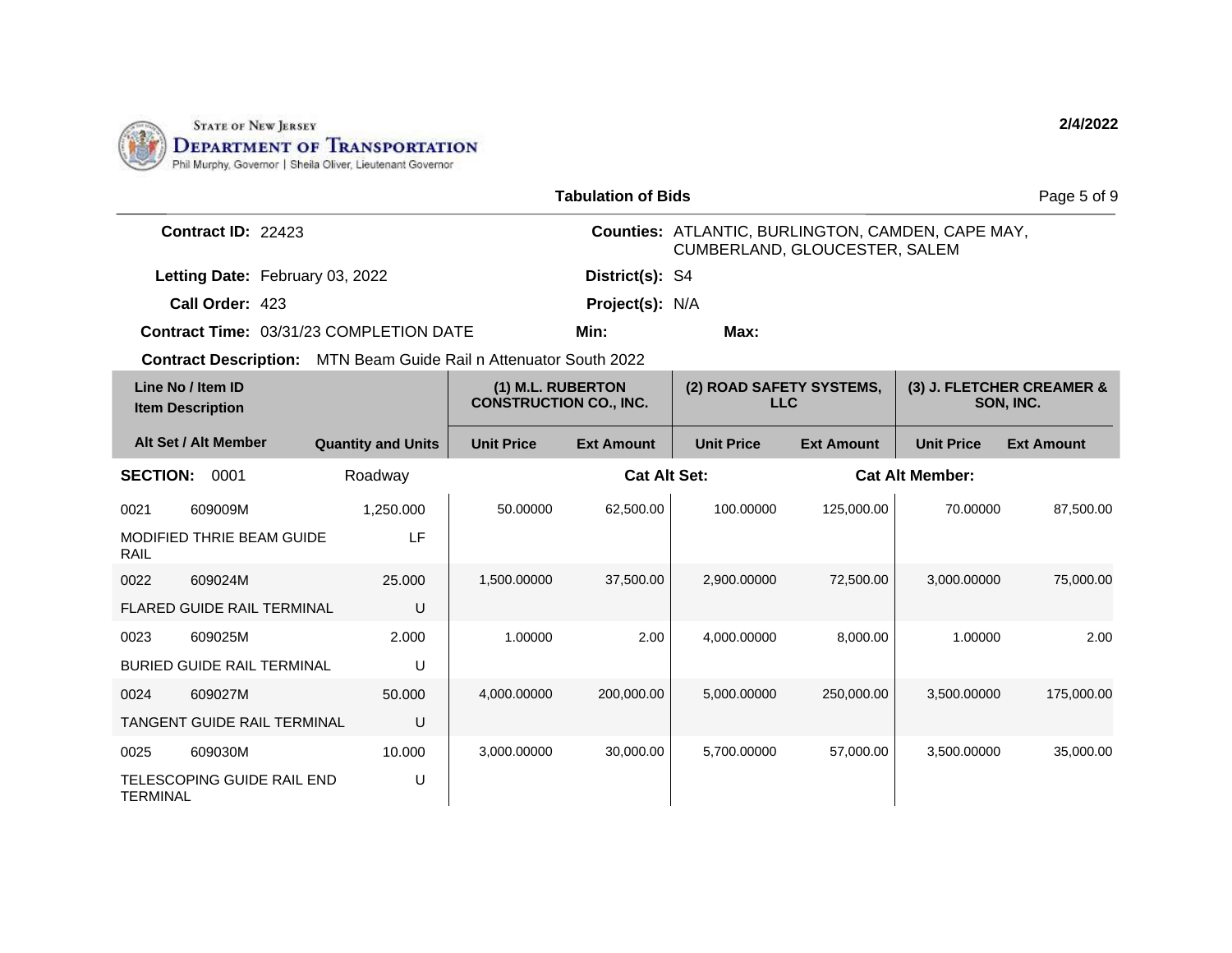

| <b>Tabulation of Bids</b>                                          |                                                                          |                                                    |                     |                                        |                                                                                           |                        |                                        |  |
|--------------------------------------------------------------------|--------------------------------------------------------------------------|----------------------------------------------------|---------------------|----------------------------------------|-------------------------------------------------------------------------------------------|------------------------|----------------------------------------|--|
|                                                                    | Contract ID: 22423                                                       |                                                    |                     |                                        | <b>Counties: ATLANTIC, BURLINGTON, CAMDEN, CAPE MAY,</b><br>CUMBERLAND, GLOUCESTER, SALEM |                        |                                        |  |
| Letting Date: February 03, 2022                                    |                                                                          |                                                    | District(s): S4     |                                        |                                                                                           |                        |                                        |  |
| Call Order: 423                                                    |                                                                          |                                                    | Project(s): N/A     |                                        |                                                                                           |                        |                                        |  |
|                                                                    | <b>Contract Time: 03/31/23 COMPLETION DATE</b>                           |                                                    | Min:                | Max:                                   |                                                                                           |                        |                                        |  |
|                                                                    | <b>Contract Description:</b> MTN Beam Guide Rail n Attenuator South 2022 |                                                    |                     |                                        |                                                                                           |                        |                                        |  |
| Line No / Item ID<br><b>Item Description</b>                       |                                                                          | (1) M.L. RUBERTON<br><b>CONSTRUCTION CO., INC.</b> |                     | (2) ROAD SAFETY SYSTEMS,<br><b>LLC</b> |                                                                                           |                        | (3) J. FLETCHER CREAMER &<br>SON, INC. |  |
| Alt Set / Alt Member                                               | <b>Quantity and Units</b>                                                | <b>Unit Price</b>                                  | <b>Ext Amount</b>   | <b>Unit Price</b>                      | <b>Ext Amount</b>                                                                         | <b>Unit Price</b>      | <b>Ext Amount</b>                      |  |
| <b>SECTION:</b><br>0001                                            | Roadway                                                                  |                                                    | <b>Cat Alt Set:</b> |                                        |                                                                                           | <b>Cat Alt Member:</b> |                                        |  |
| 0026<br>609033M                                                    | 5.000                                                                    | 1.00000                                            | 5.00                | 2,200.00000                            | 11,000.00                                                                                 | 750.00000              | 3,750.00                               |  |
| <b>CONTROLLED RELEASE</b><br><b>TERMINAL</b>                       | U                                                                        |                                                    |                     |                                        |                                                                                           |                        |                                        |  |
| 0027<br>609036M                                                    | 5.000                                                                    | 500.00000                                          | 2,500.00            | 2.200.00000                            | 11.000.00                                                                                 | 750.00000              | 3.750.00                               |  |
| <b>CONTROLLED RELEASE</b><br><b>TERMINAL ANCHORAGE</b>             | U                                                                        |                                                    |                     |                                        |                                                                                           |                        |                                        |  |
| 609039M<br>0028                                                    | 25.000                                                                   | 1,100.00000                                        | 27,500.00           | 2.200.00000                            | 55.000.00                                                                                 | 1,500.00000            | 37,500.00                              |  |
| <b>BEAM GUIDE RAIL ANCHORAGE</b>                                   | U                                                                        |                                                    |                     |                                        |                                                                                           |                        |                                        |  |
| MMG032M<br>0029                                                    | 15.000                                                                   | 1.00000                                            | 15.00               | 190.00000                              | 2,850.00                                                                                  | 1.00000                | 15.00                                  |  |
| ATTACHMENT TO STRUCTURE,<br>BALUSTRADE, DETAIL NO. CD-609-<br>12.1 | LF                                                                       |                                                    |                     |                                        |                                                                                           |                        |                                        |  |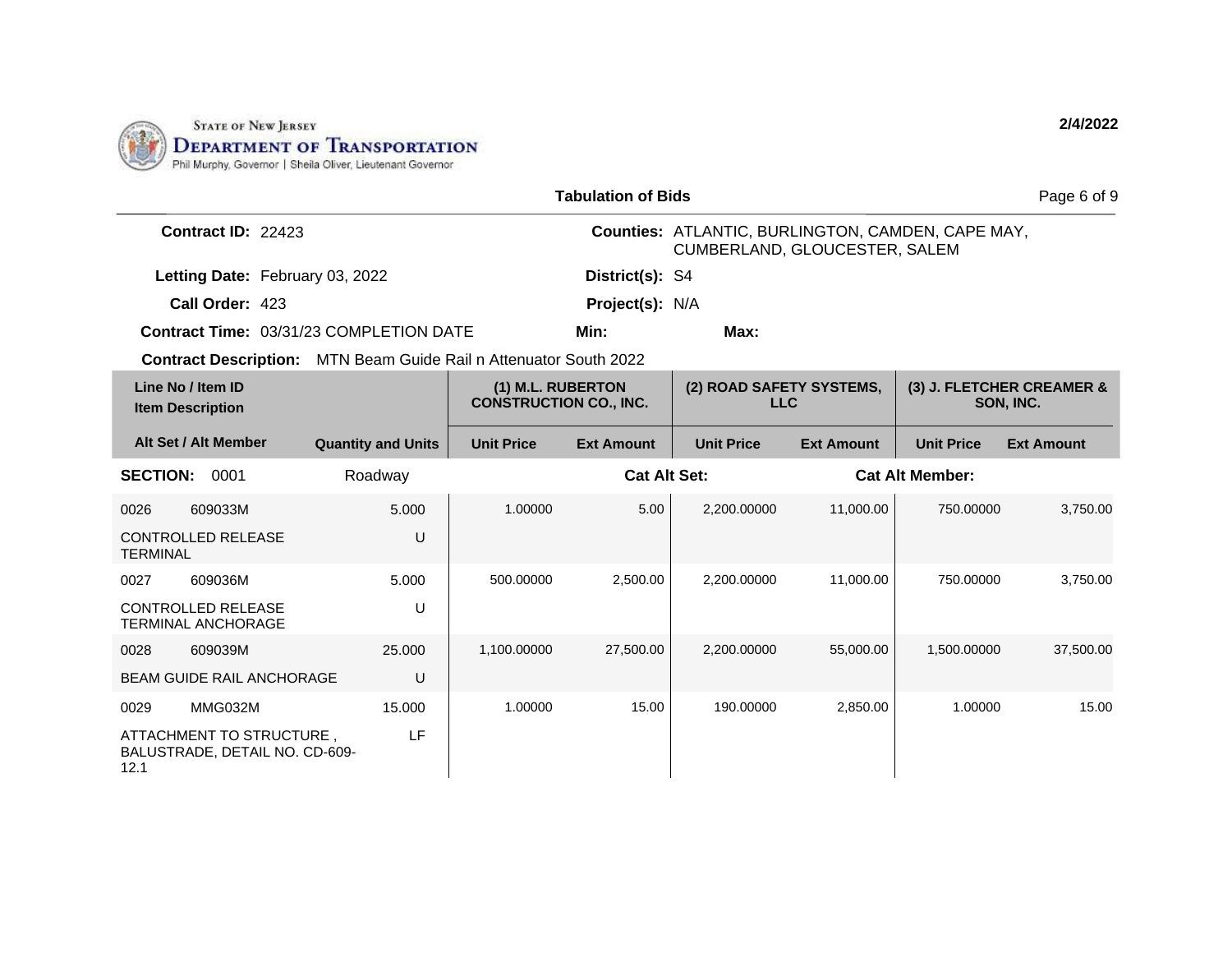

|                                                                                                     | <b>Tabulation of Bids</b><br>Page 7 of 9 |                                                    |                   |                                                                                    |                   |                        |                                        |  |
|-----------------------------------------------------------------------------------------------------|------------------------------------------|----------------------------------------------------|-------------------|------------------------------------------------------------------------------------|-------------------|------------------------|----------------------------------------|--|
| Contract ID: 22423                                                                                  |                                          |                                                    |                   | Counties: ATLANTIC, BURLINGTON, CAMDEN, CAPE MAY,<br>CUMBERLAND, GLOUCESTER, SALEM |                   |                        |                                        |  |
| Letting Date: February 03, 2022                                                                     |                                          |                                                    | District(s): S4   |                                                                                    |                   |                        |                                        |  |
| Call Order: 423                                                                                     |                                          |                                                    | Project(s): N/A   |                                                                                    |                   |                        |                                        |  |
| <b>Contract Time: 03/31/23 COMPLETION DATE</b>                                                      |                                          |                                                    | Min:              | Max:                                                                               |                   |                        |                                        |  |
| <b>Contract Description:</b> MTN Beam Guide Rail n Attenuator South 2022                            |                                          |                                                    |                   |                                                                                    |                   |                        |                                        |  |
| Line No / Item ID<br><b>Item Description</b>                                                        |                                          | (1) M.L. RUBERTON<br><b>CONSTRUCTION CO., INC.</b> |                   | (2) ROAD SAFETY SYSTEMS,<br><b>LLC</b>                                             |                   |                        | (3) J. FLETCHER CREAMER &<br>SON, INC. |  |
| Alt Set / Alt Member                                                                                | <b>Quantity and Units</b>                | <b>Unit Price</b>                                  | <b>Ext Amount</b> | <b>Unit Price</b>                                                                  | <b>Ext Amount</b> | <b>Unit Price</b>      | <b>Ext Amount</b>                      |  |
| <b>SECTION:</b><br>0001                                                                             | Roadway                                  | <b>Cat Alt Set:</b>                                |                   |                                                                                    |                   | <b>Cat Alt Member:</b> |                                        |  |
| MMG032M<br>0030                                                                                     | 10.000                                   | 100.00000                                          | 1,000.00          | 240.00000                                                                          | 2,400.00          | 200.00000              | 2,000.00                               |  |
| ATTACHMENT TO STRUCTURE,<br><b>DETAIL NO. CD-609-11.1</b>                                           | LF                                       |                                                    |                   |                                                                                    |                   |                        |                                        |  |
| MMG033M<br>0031                                                                                     | 10.000                                   | 1.00000                                            | 10.00             | 210.00000                                                                          | 2,100.00          | 1.00000                | 10.00                                  |  |
| ATTACHMENT TO STRUCTURE,<br>DETAIL NO. CD-609-11.1,<br>W/EXISTING BEAM GUIDE RAIL<br><b>ELEMENT</b> | U                                        |                                                    |                   |                                                                                    |                   |                        |                                        |  |
| MMR047M<br>0032                                                                                     | 5.000                                    | 2,700.00000                                        | 13,500.00         | 4,000.00000                                                                        | 20,000.00         | 750,00000              | 3,750.00                               |  |
| ATTACHMENT TO STRUCTURE,<br><b>TYPE A</b>                                                           | U                                        |                                                    |                   |                                                                                    |                   |                        |                                        |  |
| MMR048M<br>0033                                                                                     | 5.000                                    | 80.00000                                           | 400.00            | 2,000.00000                                                                        | 10,000.00         | 150.00000              | 750.00                                 |  |
| ATTACHMENT TO STRUCTURE,<br>TYPE B                                                                  | U                                        |                                                    |                   |                                                                                    |                   |                        |                                        |  |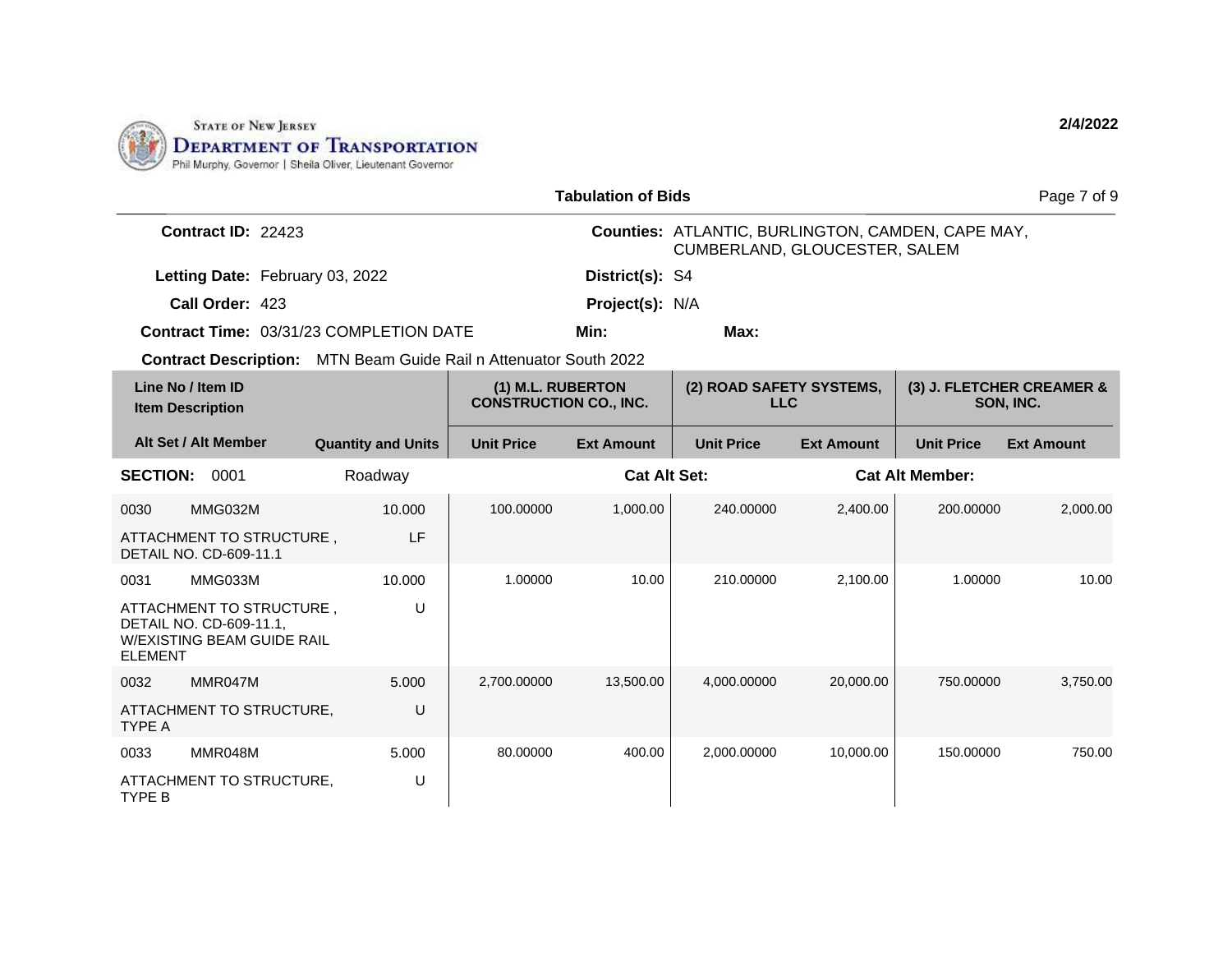

| <b>Tabulation of Bids</b>                                                |                           |                                                    |                     |                                                                                           |                   |                        |                                        |  |
|--------------------------------------------------------------------------|---------------------------|----------------------------------------------------|---------------------|-------------------------------------------------------------------------------------------|-------------------|------------------------|----------------------------------------|--|
| Contract ID: 22423                                                       |                           |                                                    |                     | Counties: ATLANTIC, BURLINGTON, CAMDEN, CAPE MAY,<br><b>CUMBERLAND, GLOUCESTER, SALEM</b> |                   |                        |                                        |  |
| Letting Date: February 03, 2022                                          |                           |                                                    | District(s): S4     |                                                                                           |                   |                        |                                        |  |
| Call Order: 423                                                          |                           |                                                    | Project(s): N/A     |                                                                                           |                   |                        |                                        |  |
| <b>Contract Time: 03/31/23 COMPLETION DATE</b>                           |                           |                                                    | Min:                | Max:                                                                                      |                   |                        |                                        |  |
| <b>Contract Description:</b> MTN Beam Guide Rail n Attenuator South 2022 |                           |                                                    |                     |                                                                                           |                   |                        |                                        |  |
| Line No / Item ID<br><b>Item Description</b>                             |                           | (1) M.L. RUBERTON<br><b>CONSTRUCTION CO., INC.</b> |                     | (2) ROAD SAFETY SYSTEMS,<br><b>LLC</b>                                                    |                   |                        | (3) J. FLETCHER CREAMER &<br>SON, INC. |  |
| Alt Set / Alt Member                                                     | <b>Quantity and Units</b> | <b>Unit Price</b>                                  | <b>Ext Amount</b>   | <b>Unit Price</b>                                                                         | <b>Ext Amount</b> | <b>Unit Price</b>      | <b>Ext Amount</b>                      |  |
| <b>SECTION:</b><br>0001                                                  | Roadway                   |                                                    | <b>Cat Alt Set:</b> |                                                                                           |                   | <b>Cat Alt Member:</b> |                                        |  |
| MMR055M<br>0034                                                          | 20.000                    | 1.00000                                            | 20.00               | 100.00000                                                                                 | 2,000.00          | 100.00000              | 2,000.00                               |  |
| BUFFER END PIECES FOR END<br><b>TREATMENTS</b>                           | U                         |                                                    |                     |                                                                                           |                   |                        |                                        |  |
| MMR056M<br>0035                                                          | 25.000                    | 100.00000                                          | 2.500.00            | 200.00000                                                                                 | 5.000.00          | 75.00000               | 1.875.00                               |  |
| <b>WOODEN POSTS FOR END</b><br><b>TREATMENTS</b>                         | U                         |                                                    |                     |                                                                                           |                   |                        |                                        |  |
| MMR057M<br>0036                                                          | 55.000                    | 1,600.00000                                        | 88,000.00           | 250.00000                                                                                 | 13,750.00         | 700.00000              | 38,500.00                              |  |
| <b>RAIL ELEMENTS FOR END</b><br><b>TREATMENTS</b>                        | U                         |                                                    |                     |                                                                                           |                   |                        |                                        |  |
| MMR058M<br>0037                                                          | 50.000                    | 1.00000                                            | 50.00               | 5.00000                                                                                   | 250.00            | 1.00000                | 50.00                                  |  |
| REFLECTIVE SHEETING FOR END<br><b>TREATMENTS</b>                         | <b>SF</b>                 |                                                    |                     |                                                                                           |                   |                        |                                        |  |
| MMR076M<br>0038                                                          | 15.000                    | 750.00000                                          | 11,250.00           | 1,400.00000                                                                               | 21,000.00         | 900.00000              | 13,500.00                              |  |
| <b>GUIDE RAIL EXTRUDERS</b>                                              | U                         |                                                    |                     |                                                                                           |                   |                        |                                        |  |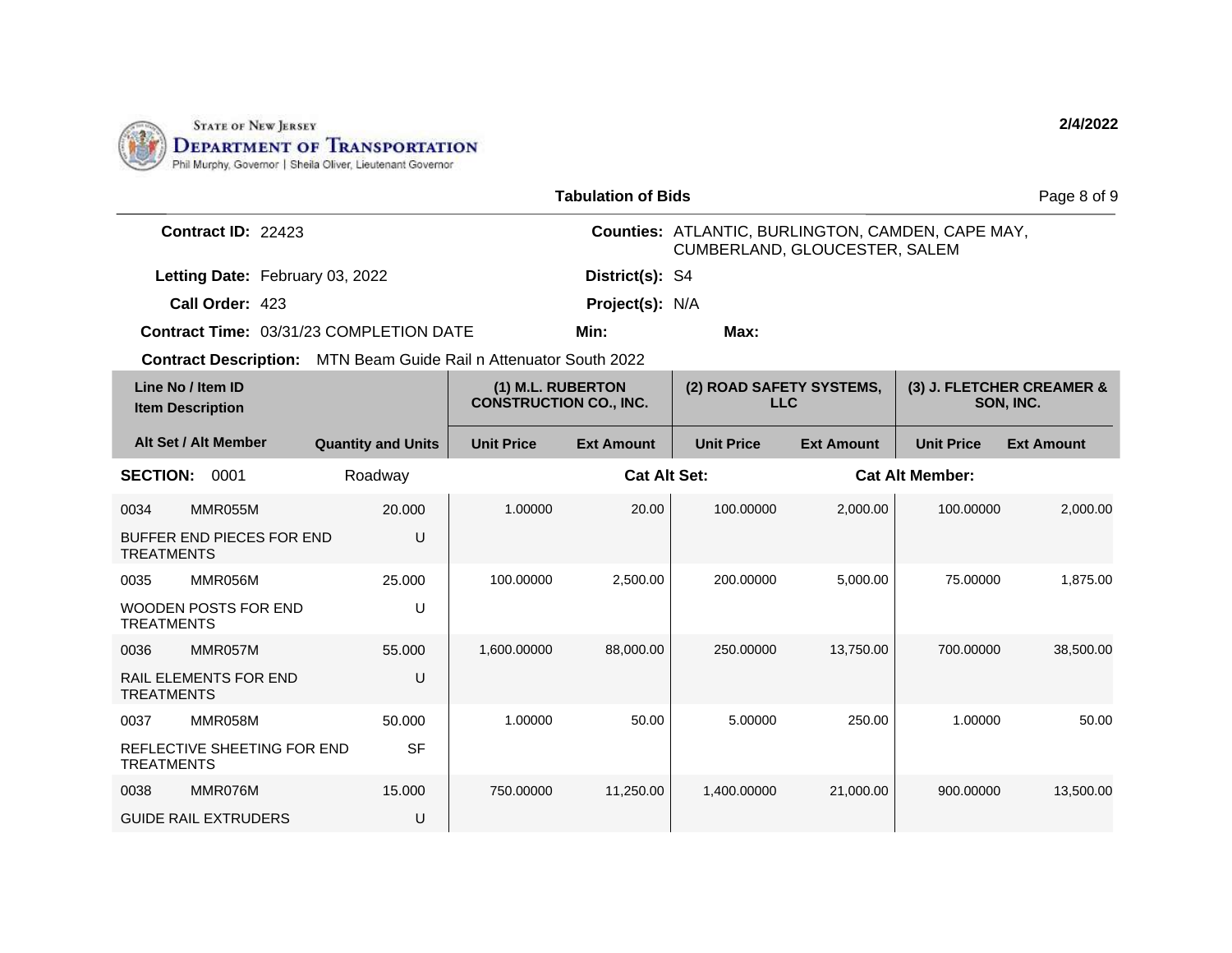

|                                                | <b>Tabulation of Bids</b><br>Page 9 of 9                          |                                                    |                   |                                                                                           |                   |                                        |                   |  |
|------------------------------------------------|-------------------------------------------------------------------|----------------------------------------------------|-------------------|-------------------------------------------------------------------------------------------|-------------------|----------------------------------------|-------------------|--|
| Contract ID: 22423                             |                                                                   |                                                    |                   | <b>Counties: ATLANTIC, BURLINGTON, CAMDEN, CAPE MAY,</b><br>CUMBERLAND, GLOUCESTER, SALEM |                   |                                        |                   |  |
| Letting Date: February 03, 2022                |                                                                   |                                                    | District(s): S4   |                                                                                           |                   |                                        |                   |  |
| Call Order: 423                                |                                                                   |                                                    | Project(s): N/A   |                                                                                           |                   |                                        |                   |  |
| <b>Contract Time: 03/31/23 COMPLETION DATE</b> |                                                                   | Min:<br>Max:                                       |                   |                                                                                           |                   |                                        |                   |  |
|                                                | Contract Description: MTN Beam Guide Rail n Attenuator South 2022 |                                                    |                   |                                                                                           |                   |                                        |                   |  |
| Line No / Item ID<br><b>Item Description</b>   |                                                                   | (1) M.L. RUBERTON<br><b>CONSTRUCTION CO., INC.</b> |                   | (2) ROAD SAFETY SYSTEMS,<br><b>LLC</b>                                                    |                   | (3) J. FLETCHER CREAMER &<br>SON, INC. |                   |  |
| Alt Set / Alt Member                           | <b>Quantity and Units</b>                                         | <b>Unit Price</b>                                  | <b>Ext Amount</b> | <b>Unit Price</b>                                                                         | <b>Ext Amount</b> | <b>Unit Price</b>                      | <b>Ext Amount</b> |  |
| <b>SECTION:</b><br>0001                        | Roadway                                                           | <b>Cat Alt Set:</b>                                |                   |                                                                                           |                   | <b>Cat Alt Member:</b>                 |                   |  |
| MMG030M<br>0039                                | 65.000                                                            | 450.00000                                          | 29,250.00         | 501.00000                                                                                 | 32,565.00         | 125.00000                              | 8,125.00          |  |
| STEEL POST FOR END<br><b>TREATMENT</b>         | U                                                                 |                                                    |                   |                                                                                           |                   |                                        |                   |  |
| <b>MMB181M</b><br>0040                         | 120.000                                                           | 1,300.00000                                        | 156,000.00        | 1,500.00000                                                                               | 180,000.00        | 1,000.00000                            | 120,000.00        |  |
| <b>REPAIR CATEGORY "A"</b>                     | <b>HOUR</b>                                                       |                                                    |                   |                                                                                           |                   |                                        |                   |  |
| <b>Section Totals:</b>                         |                                                                   |                                                    | \$2,280,033.62    |                                                                                           | \$2,999,996.00    |                                        | \$3,109,500.00    |  |
|                                                | <b>Contract Totals</b>                                            |                                                    | \$2,280,033.62    |                                                                                           | \$2,999,996.00    |                                        | \$3,109,500.00    |  |
|                                                | <b>Cost Plus Time Totals</b>                                      |                                                    | \$2,280,033.62    |                                                                                           | \$2,999,996.00    |                                        | 3,109,500.00      |  |
| () indicates item is bid as Lump Sum           |                                                                   |                                                    |                   |                                                                                           |                   |                                        |                   |  |